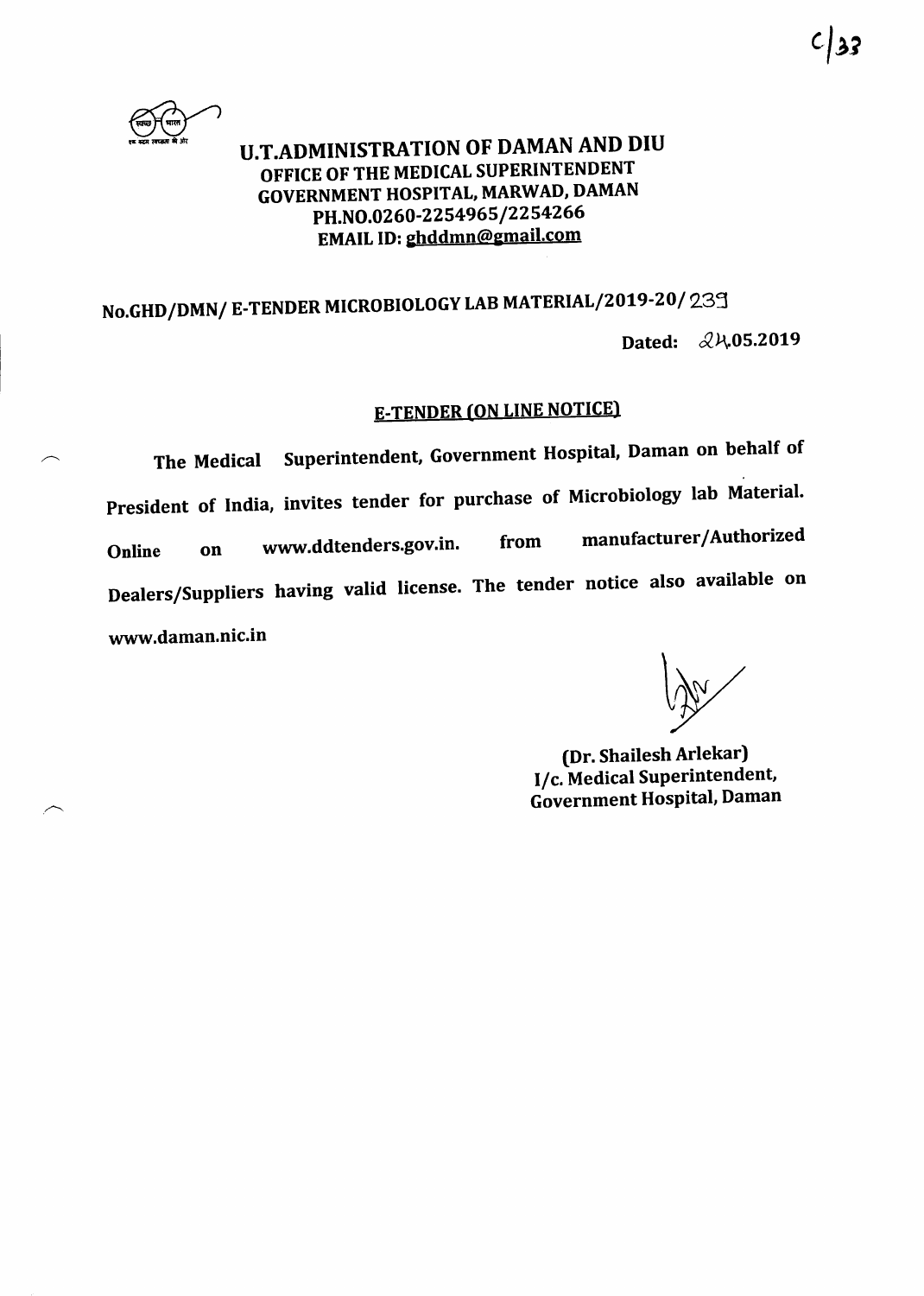## U.T.ADMINISTRATION OF DAMAN AND DIU OFFICE OF THE MEDICAL SUPERINTENDENT GOVERNMENT HOSPITAL, MARWAD, DAMAN PH.NO.0260-2254965/2254266 EMAIL ID: ghddmn@gmail.com

#### No.GHD/DMN/ E-TENDER MICROBIOLOGY LAB MATERIAL/2019-20/239 Dated: 24.05.2019

#### **E-TENDER (ON LINE) NOTICE**

The Medical Superintendent, Government Hospital, Daman on behalf of president of India, invites tenders for following items through on -line on http: //ddtenders.gov.in from the manufacturer/Authorized Dealers/suppliers having valid License. The tender notice also available on www.daman.nic.in

| Sr.                                                                                                                                    | <b>Description Items</b>        | <b>Estimated</b> cost | <b>EMD</b> (in the | <b>Tender fees</b> |  |
|----------------------------------------------------------------------------------------------------------------------------------------|---------------------------------|-----------------------|--------------------|--------------------|--|
| No.                                                                                                                                    |                                 |                       | form of FDR)       | (Non               |  |
|                                                                                                                                        | <b>Purchase of Microbiology</b> |                       |                    | refundable         |  |
| 01                                                                                                                                     | Lab Material for                |                       | Rs. 26,160/-       |                    |  |
|                                                                                                                                        | Government Hospital,            | Rs.8,72,000/-         |                    | Rs.2000/-          |  |
|                                                                                                                                        | Daman                           |                       |                    |                    |  |
| 14.06.2019 by 12.00 hours.<br>Last date of downloading of on line tender documents: up to                                              |                                 |                       |                    |                    |  |
| 14.06.2019 by 13.00 hours.<br>Last date of submission of online tender document: up to                                                 |                                 |                       |                    |                    |  |
| 14.06.2019 at 15.00 hours.<br>On line opening of price Bid: If possible on                                                             |                                 |                       |                    |                    |  |
| Bidders have to submit price bid in Electronic format only on www.ddtenders.gov.in till                                                |                                 |                       |                    |                    |  |
| the last date and time for submission. Price bid in physical formant shall not be accepted in                                          |                                 |                       |                    |                    |  |
| any case.                                                                                                                              |                                 |                       |                    |                    |  |
| Submission of tender fees in the form of DD, EMD in the form of FDR and other supporting                                               |                                 |                       |                    |                    |  |
| documents i.e. copy of valid license from competent authority, copy of GST Registration                                                |                                 |                       |                    |                    |  |
| and copy of PAN/TAN of income Tax etc, and terms and condition duly signed in hard                                                     |                                 |                       |                    |                    |  |
| copy as well as online to the undersigned by RPAD/Speed post/by hand on or before                                                      |                                 |                       |                    |                    |  |
| 14.06.2019 upto 15.30 hours, however, Tender Inviting authority shall not be                                                           |                                 |                       |                    |                    |  |
| responsible for any postal delay.<br>The tender inviting authority reserves the right to accept or reject any or all the tenders to be |                                 |                       |                    |                    |  |
| received without assigning any reasons thereof.                                                                                        |                                 |                       |                    |                    |  |
| Bidder shall have to post their queries on E-mail address: ghddmn@gmail.com on or                                                      |                                 |                       |                    |                    |  |
| 14.06.2019 upto 11.00 hours.<br>before dated                                                                                           |                                 |                       |                    |                    |  |
| In case bidder needs any clarification or if training required for participating in online                                             |                                 |                       |                    |                    |  |
| tender, they can contact the following website.                                                                                        |                                 |                       |                    |                    |  |
| www.ddtenders.gov.in                                                                                                                   |                                 |                       |                    |                    |  |
| www.daman.nic.in                                                                                                                       |                                 |                       |                    |                    |  |
|                                                                                                                                        |                                 |                       |                    |                    |  |
|                                                                                                                                        |                                 |                       |                    |                    |  |

IM

(Dr. Shailesh Arlekar) I/c. Medical Superintendent, Govemment Hospital, Daman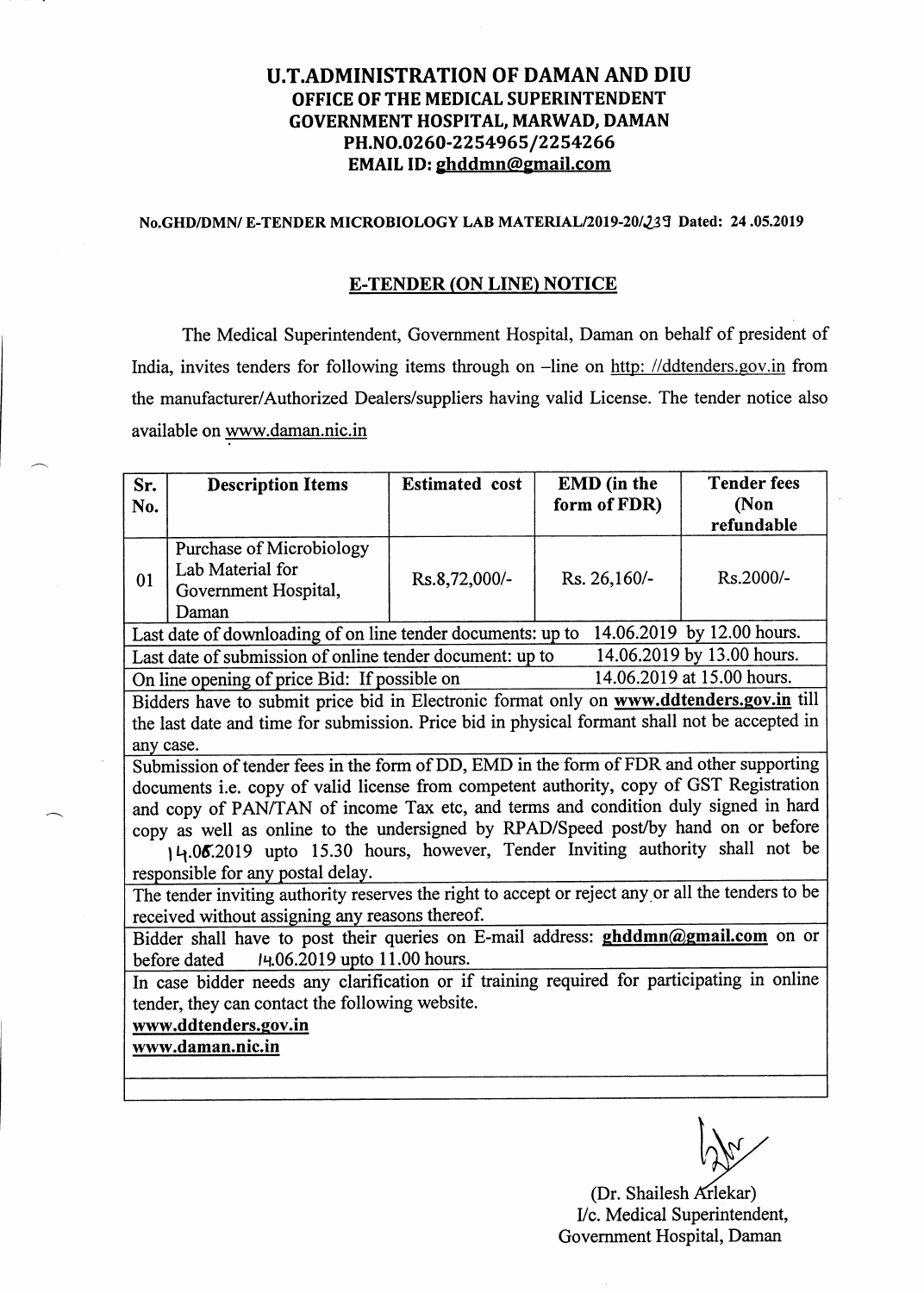## U.T.ADMINISTRATION OF DAMAN AND DIU OFFICE OF THE MEDICAL SUPERINTENDENT GOVERNMENT HOSPITAL, MARWAD, DAMAN PH.NO.0260-2254965/2254266 EMAIL ID: ghddmn@gmail.com

No.GHD/DMN/E-TENDER MICROBIOLOGY LAB MATERIAL/2019-20/239 Dated:  $24.05.2019$ 

## TERMS & CONDITIONS

## Terms and Conditions for the "PURCHASE OF MICROBIOLOGY LAB MATERIAL FOR GOVERNMENT HOPITAL, DAMAN.'

# **Instructions to Bidders :**<br>All Tender Documents

- 1) All Tender Documents can be downloaded free from the website https://ddtenders.gov.in
- 2) All bids should be submitted online on the website https://ddtenders.gov.in
- 3) The user can get a copy of instructions to online participation from the website https://ddtenders.gov.in
- 4) The suppliers should register on the website through the 'New Supplier" link provided at the home page, the registation on the site should not be taken as registration or empanelment or any other form of registration with the tendering authority.
- The application for training and issue of digital signature certificates should be made at least 72 hours in advance to the due date and time of tender submission. s)
- 6) For all queries regarding tender specilications and any other clauses included in the tender document should be addressed to personnel in tendering oflice address provided below:

The Medical superintendent, Government Hospital, Daman- 396210 <sup>T</sup>el .OZ 6O -225 49 65 / 225 42 66

- All documents scanned/attached should be legible / readable. A hard copy of the same may be send which the department will be use if required. Uploading the required documents in https://ddtenders.gov.in is essential. 7)
- 8) The Bidder has to give compliance for each quoted product for any false /misleading statement in compliance found any time during the procurement process, the bid shall be out rightly rejected & EMD shall be forfeited.

#### Key dates:

| $\ddot{\cdot}$ | 25.05.2019             |
|----------------|------------------------|
| $\mathcal{L}$  | 14.05.2019, 12:00 Hrs. |
| $\mathcal{L}$  | 14.05.2019, 13.00 Hrs. |
| $\mathcal{L}$  | 14.05.2019, 15.00 Hrs. |
| $\mathcal{L}$  | 14.05.2019, 16.00 Hrs. |
|                |                        |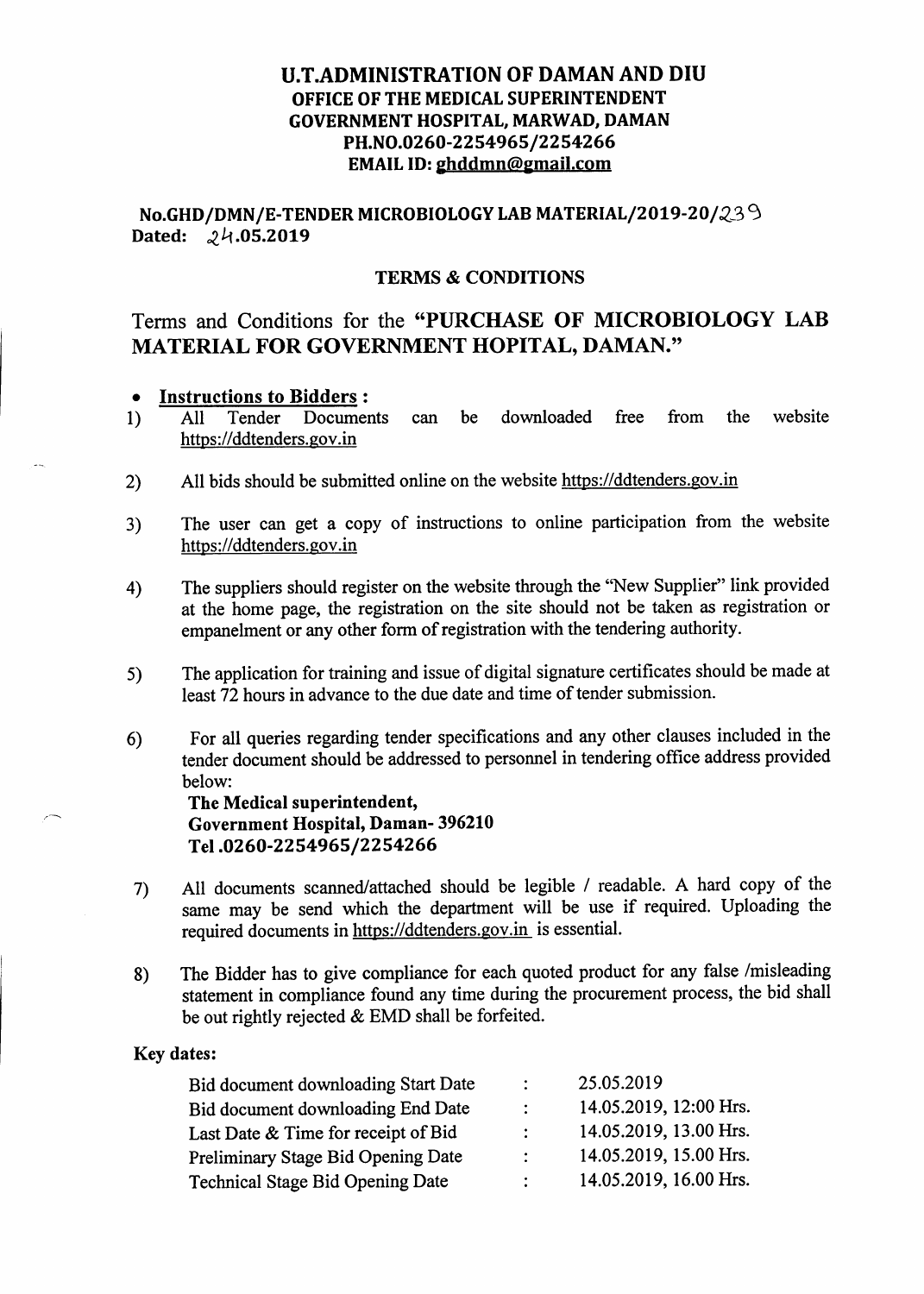The Tenders shall be submitted in two-bid system, wherein the Technical bid and Financial Bid is to be filled online on https://ddtenders.gov.in and the EMD and Tender Fee has to be submitted in Tender Box along with a covering letter. The envelope should be super<br>scribing as "e-Tender - Sealed Cover of Bid for PURCHASE OF scribing as "e-Tender - Sealed Cover of Bid for PURCHASE OF MICROBIOLOGY LAB MATERIAL FOR GOVERNMENT HOSPITA DAMAN."

. The EMD and Tender Fees should be enclosed with BID only

## Tender Fees (Non Refundable) Rs.2.000/- :

- a. The Tender Fees should not be forwarded by cash.
- b. The Tender Fees (Non Refundable) will be accepted only I n form of DD in favor of The Medical Superintendent, Government Hospital, Daman from any Nationalized or Scheduled Bank of India payable in Daman.
- c. All tenders must be accompanied by Tender fees as specified in schedule otherwise tender will be rejected.

## The Earnest Money Deposit ( Refundable) Rs.26,160/-:

- a. All tenders must be accompanied by EMD as specified in schedule otherwise tender will be rejected.
- b. The manufacturing units who are placed in Daman are exempted for Earnest Money Deposit. For getting exemption, tenderer have to furnish valid and certified documents along with the tender, otherwise tender will be rejected.
- c. Any firm desires to consider exemption from payment of Earnest Money Deposit, valid and certified copies of its Registration with D.G.S. & D. should be attached to their tenders.
- d. EMD can be paid in either of the form of following:<br>i.  $A/c$  Payee Demand Draft
	- i. A/c Payee Demand Draft<br>ii. Fixed Deposit Receipts
	- Fixed Deposit Receipts
	- iii. Bank Guarantee

In favor of The Medical superintendent, Government Hospital, Daman from any Nationalized or Scheduled Bank authorized by RBI to undertake Government Business.

- e. EMD should be valid upto 12 (Twelve Months) from the date of its issuance.
- f. EMD in any other forms will not be accepted.
- g. EMD/Security Deposit shall be liable to be forfeited in following circumstances:
	- Tender is rejected due to failure of supply the requisite documents in proper format or giving any misleading statement or submission of false affidavit or fabricated documents. l.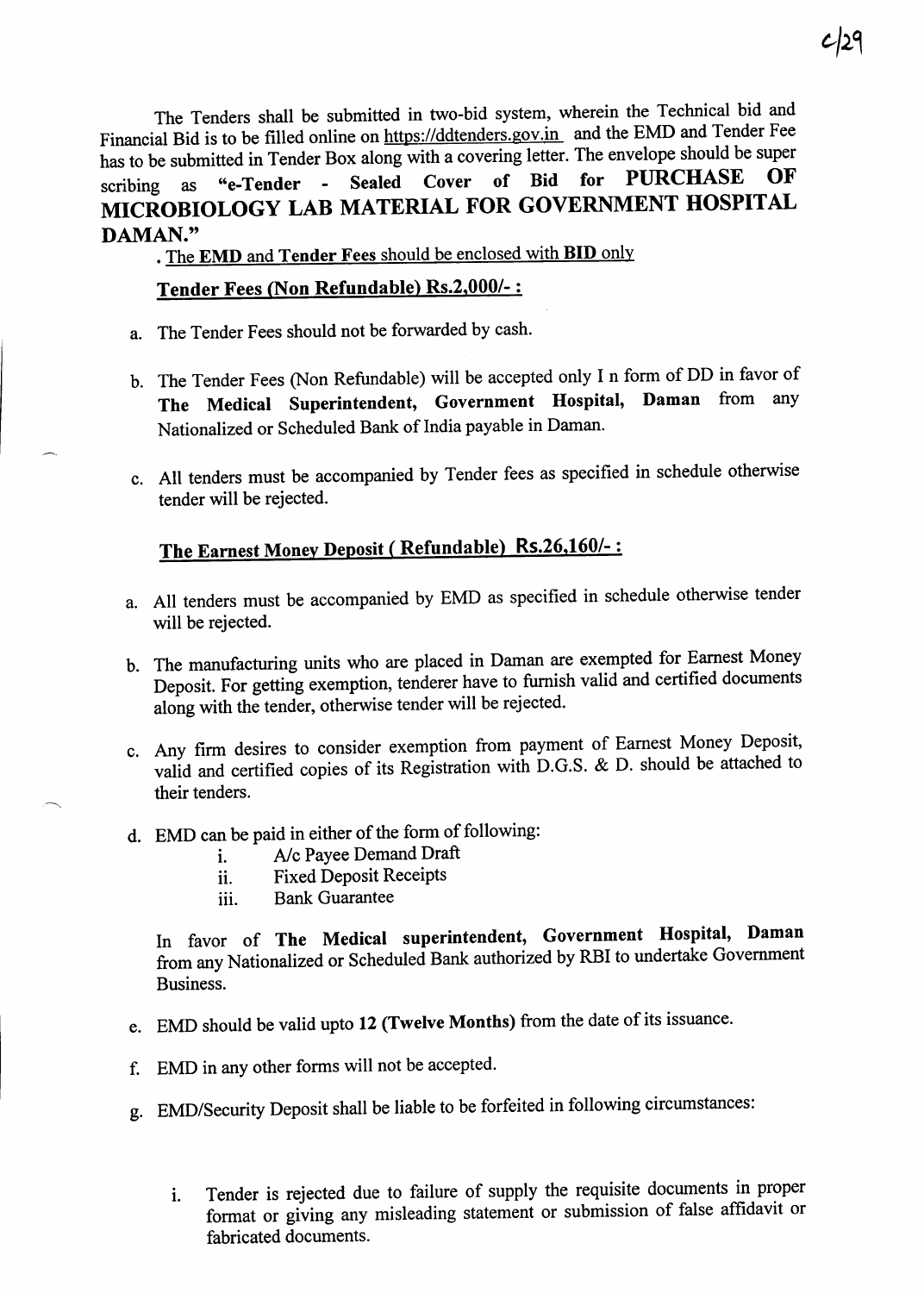- ii. In case, the contractor does not execute the supply order placed with him within stipulated time, the EMD of the contractor will be forfeited to the Government and the contract for the supply shall terminated with no further liabilities on either party to the contract.
- iii. Tenderer fails to replace the goods declared to be not of standard quality or not conforming to acceptable standards or found to be decayed/spoilt.
- h. The amount of Eamest Money paid by the tenderer(s) whose tenders are not accepted will be refunded to them by cheque or Demand Draft (as may be convenient to the Tender lnviting ofticer if the amount is above Rs.200/-) drawn on any Nationalized or Scheduled Bank payable at Daman. where this mode of payment is not possible the amount will be refunded at the cost of the tenderer.
- i. Only on satisfactory completion of the supply order for and on payment of all only of the contractor, as to be admitted for payment, the amount of Security Deposit/Earnest Money will be refunded after expiry of guarantee/warranty period, if any, or any such date/period as may be mutually agreed upon.
- i. In case of failure to supply the store, materials etc. ordered for, as per conditions and within the stipulated time, the name articles will be obtained from the tenderer who offered next higher rates or from any other sources, as may be decided by the tender inviting Officer and the loss to the Government on account of such purchases(s) shall be recovered from the former contractor Security Deposit/Earnest Money or bills payable. The contractor shall have no right to dispute with such procedure.
- k. The Earnest Money(s) paid by the tender(s) earlier against any tender(s) or supply<br>order(s) is not adjustable with Earnest Money required by these conditions. order(s) is not adjustable with Earnest Money required by these conditions.

## **Security Deposit: (SD)**

**the set of the set of the set of the set of the set of the set of the set of the set of the set of the set of** 

- a. The successful tenderer will have to pay within 10 days from the date of demand, an amount equal to 10% of the total value of articles, which may be ordered, as the amount of security deposit.
- b. Non receipt of Security Deposit within stipulated time will result in automatic cancellation of the order for supply without any intimation.
- c. The Security Deposit(s) paid by the tender(s) earlier against any tender(s) or supply<br>order(s) is not adjustable with Security Deposit required by these conditions. is not adjustable with Security Deposit required by these conditions.
- d. In case of failure to replace the accepted and rejected articles from the supplies made, as mentioned in the conditions the loss undergone by the Government will be recovered from the contractor Security Deposit or payment due of any bill(s) to the extend required.
- e. The tender inviting officer will consider extension of time for remitting the Security Deposit as demanded. However, in case of denial to consider such extension the contractor is bound to abide by the limit given and have to have good<br>made to the Government on account of his failure to abide by the time lin contractor is bound to abide by the limit given and liable to make good for the loss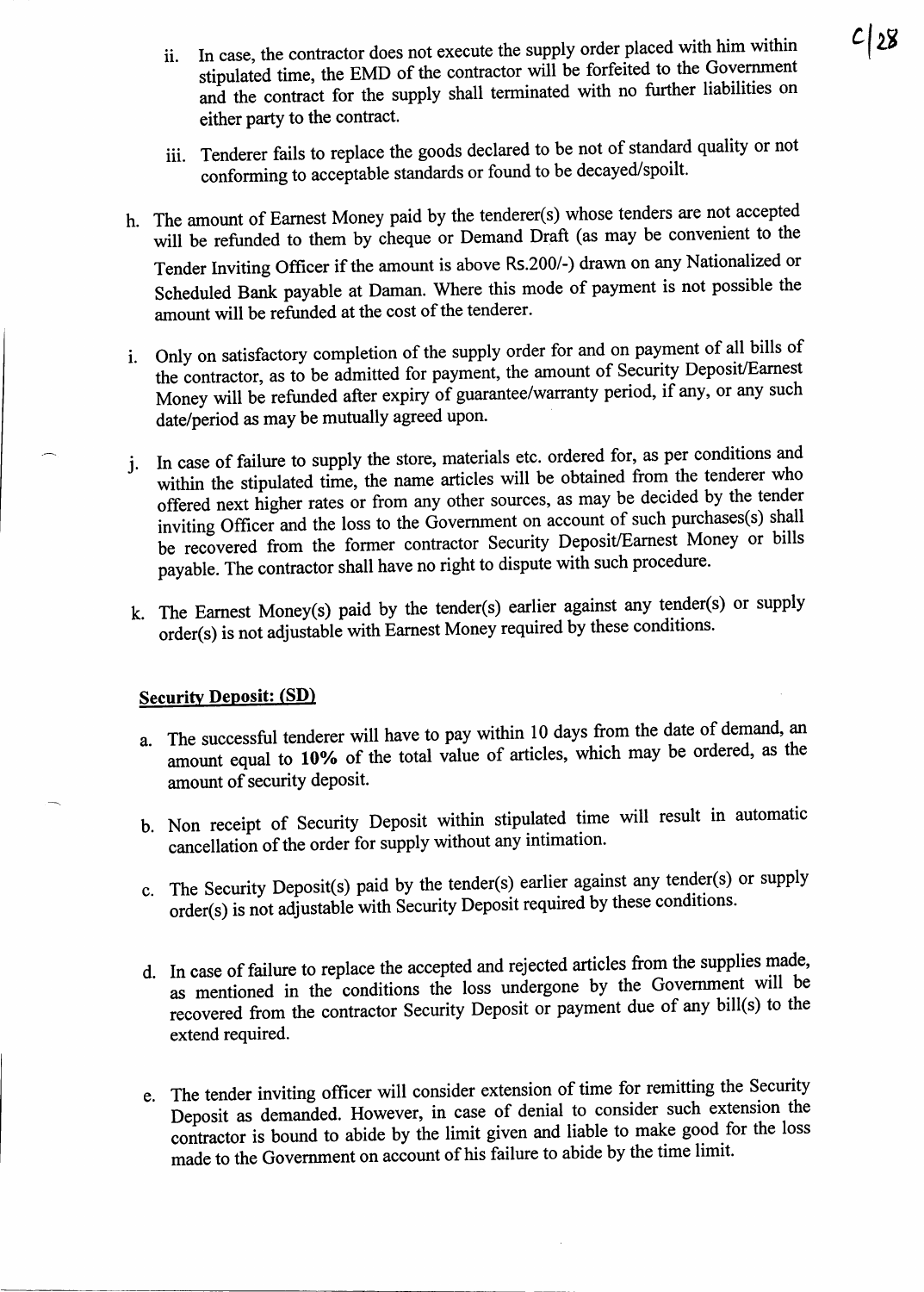#### - **Conditions of Contract:**

## 1. ACCEPTANCE OF TENDER:

- a. The tender is liable for rejection due to any of the reasons mentioned below:
	- i. Non-Submission of tender within stipulated time online.
	- Submission of tender physically in the Office but not submitted online on https://ddtenders.gov.in 11.
	- Tender is unsigned or not initialed on each page or with unauthenticated corrections. iii.
	- Non-payment of Eamest Money Deposit (if not exempted). iv.
	- Non-Submission of required documents as mentioned in Annexure A&B'  $V<sub>r</sub>$
	- Conditional/vague offers. vl.
	- vii. Unsatisfactory past performance of the tenderer.
	- viii. Items with major changes/deviations in specifications/ standard/ grade/ packing/ quality offered.
	- lx. Offering an accessory optional even though required to operate the instrument.
	- x. Submission of misleading/contradictory/false statement or information and fabricated/ invalid documents.
	- xi. Tenders not filled up properly.
	- xii. overwriting correction or erasures will be considered
- Any discount which the bidder wants to give has to be considered and total final bid amount has to be mentioned clearly in the price bid form on https://ddtenders.gov.in b.
- Discount offered after price bid opening will not be considered' c.
- d. The consolidated rates entered in the online website will be taken in to account for preparing price statements. However the tender who is found technically acceptable as well as lowest in terms of evaluated rates only is considered for placing the order.
- e. The Medical Superintendent, Government Hospital, Daman may seek any clarifications / explanation / documentary evidence related to offer at any stage from tenderer if required.
- The rate should be quoted in the prescribed form given by the department; the rate should be valid upto One Year from the date of tenderization. f.
- All/Taxes/Duties/Royalties charges payable on the sales/transport & Packaging etc. within and/or outside the state shall be payable by the supplier. e.
- The decision of the Tender Inviting Officer for acceptance/rejection of any articles supplied including the decision for equivalent specifications, standard and quality etc. ofarticles shall be final. h.
- The right to accept or reject without assigning any reasons or all tenders in part or whole is reserved with the Tender Inviting Officer and his decision(s) on all matters relating to acceptance or rejection of the tenders as a whole or in part will be final and binding to all. l.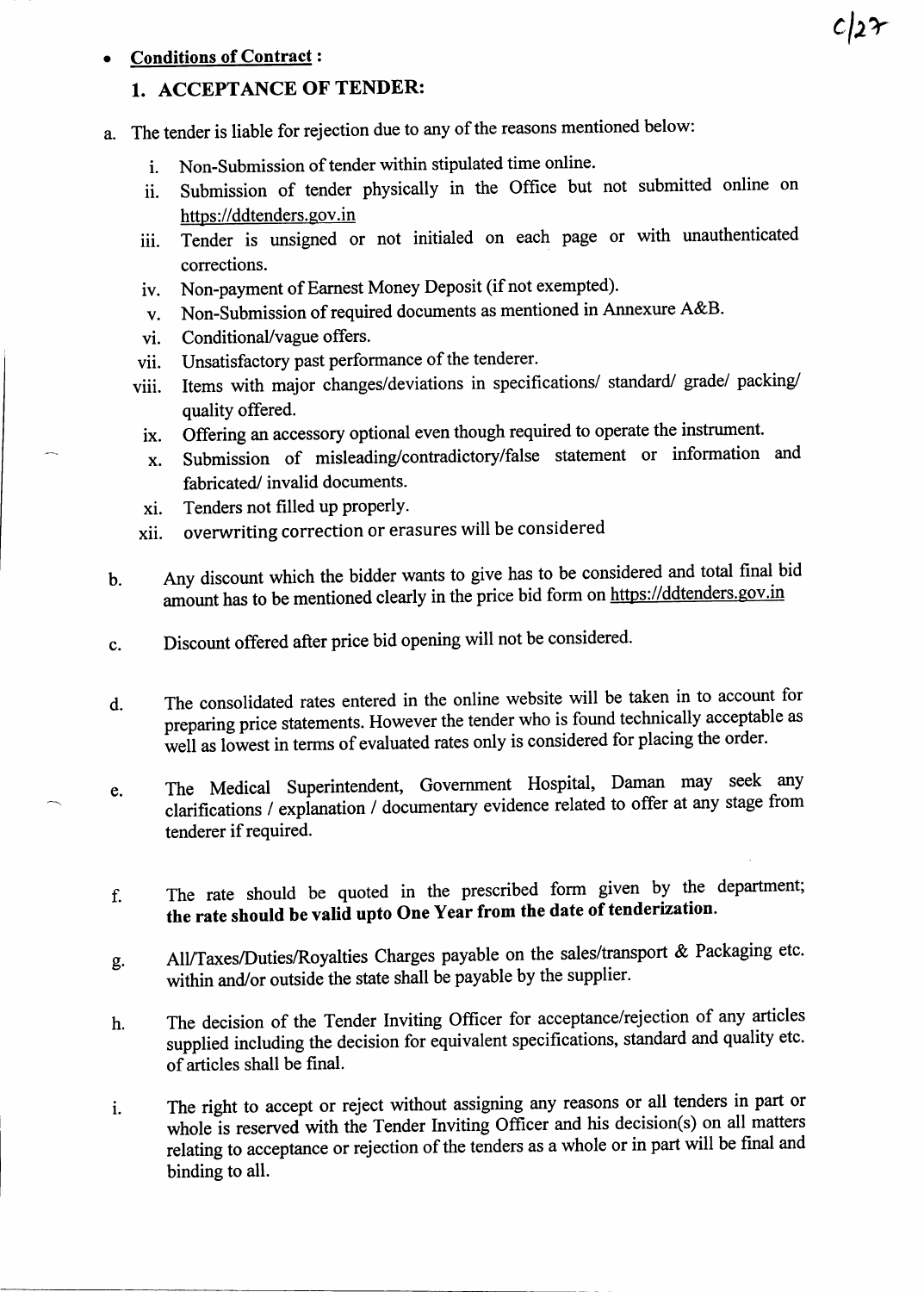- j. No separate agreement will be required to be signed by the successful tender(s) for the purpose of this contract for supply. Rates tendered/offered in response to the concemed Tender Notice shall be considered as acceptance of all above terms and conditions for supply for all legal purpose.
- k The supplier must have at least 03 years experience of supplying such good and shall average annual tumover of Rs.2,61,600 /- Suring last three year sending by A letter indicating last three financial year Tum over figure sand profit & Loss Accounts should accompany with Technical Bid for Verification. Please note that the balance sheets should carry average annual financial turnover during last 3 years up to and should be at least 30% of the estimated cost.
- The rate(s) quoted should be strictly for free delivery at FOR Gow. Hospital Daman and will be valid and operative for supply orders issued within one year from the date of invitation of tenders. l.
- m. Rates quoted for items other than required specification/mark/manufacturer may not be considered. However, indigenous manufactures may quote their own makes provided the specifications/mark/manufacturer.
- n The tendered should specify the name of the manufacturer for the item quoted by him along with catalogue of the item.
- o Where specification / mark/ manufacture are not specifying by this office, the rates should be quoted only for the first class and standard quality only.
- p. The tenderer may be called for a sample / demonstration of the items quoted for which they will be informed one week in advance for arranging the necessary sample / demonstration in the hospital on a suitable date and time failing which the tender will be rejected.
- q Order once placed the department shall not take any responsibility of unloading the goods; the successful bidder has to make arrangements for unloading at the site.
- r Bidder / its sister concerns / companies where its Promoters / should not have ever been blacklisted in tender / supplies by any state/Central Govt . Bidder should submit affrdavit in this regard. The bidder should provide accurate information of litigation or arbitration resulting from contracts completed or under execution by him over the last five years. False affidavit would lead to blacklisting and termination of the contract at any stage. In such cases all the losses that will arise out of this issue will be recovered from the Tenderer / Contractor and he will not have any defence for the same. In case of bidder / principal is involved / penalized under any investigation of CVC or any State/Central Govt. Commission in relation to the similar work project issue; the bid will be out rightly rejected.
- s. The tendered quantity is tentative and actual purchase can be 10% less or more than the quantity put to tender for all items and the tenderer is bond to supply such requirement without any demur.
- t. Bidder should enclosed affidavit to that bidder has not quoted lower price than this bid in any organization on a non judicial stamp paper of Rs.20/-
- u The bidder should not have quoted price more than MRP in this tender to any Govt./Semi Govt./public sector undertaking.
- If at any time during the period of conract , the price of tendered items is reduced or V. brought down by any law or Act of the central or state Government or by the Bidder himself, the Bidder shall br bound to inform the Govemment Hospital Daman, immediately about such reduction in the contracted prices. Tender Inviting Authority is empowered to unilaterally effect such reduction in case the Bidder fails to notify or fails to agree for such reduction of rates.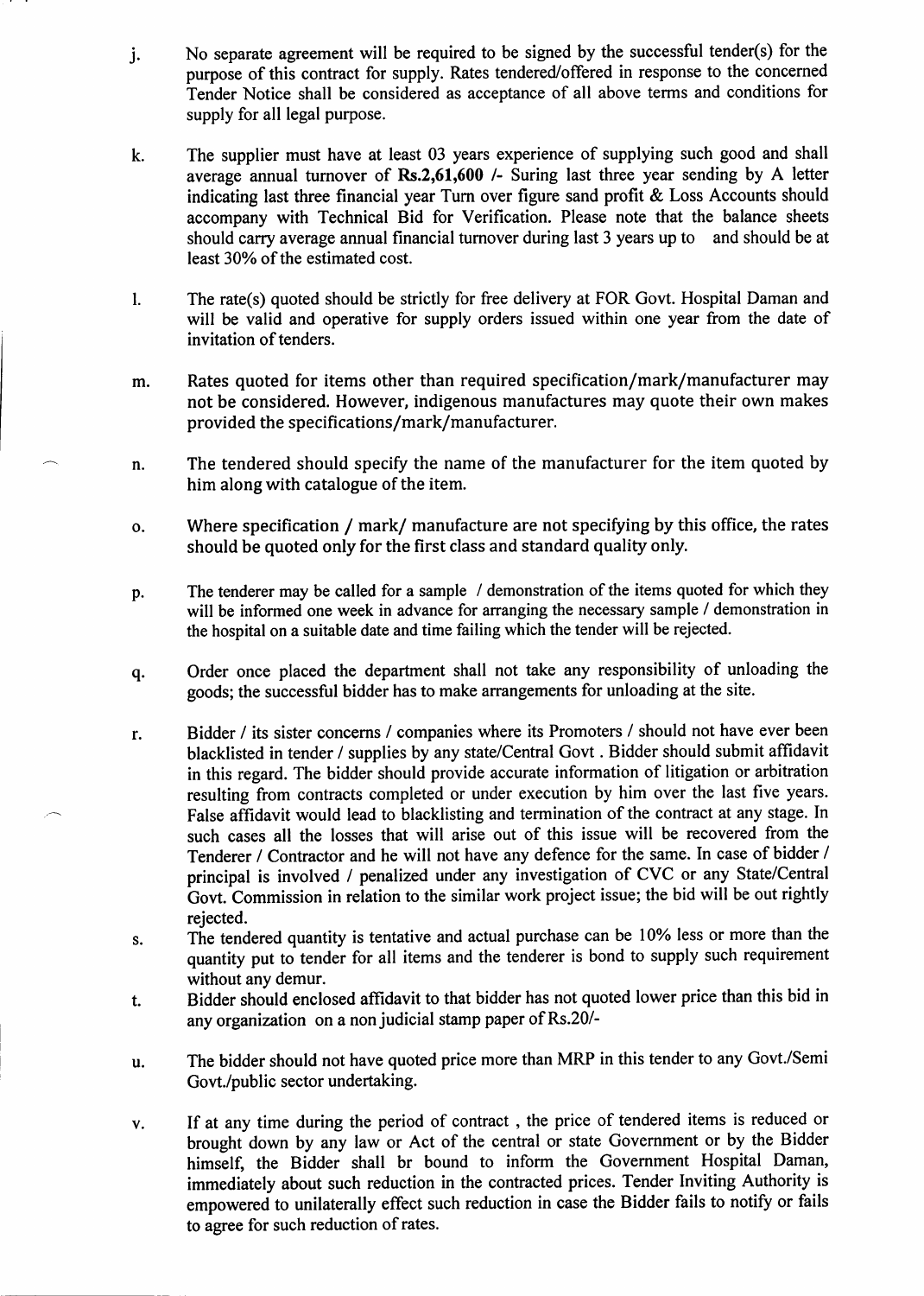w. The supllied material Should have the prescribed potency throughout the shelf life period. The remaining shelf life of the item at time of delivery should not be less than  $\frac{3}{4}$  of the labelled shelf life.

In case of imported items the remaining shelf life, where applicable, of 60% or more may be accepted with the undertaking that the firm replace the unused expired stores with fresh goods.However,firm supplying material with remaining shelf life of 75Yo or more need not submit such undertakings.

x. The tendered quantity is tentative and actual purchase can be 10% less or more than the quantity put to tender for all items and the tenderer is bond to supply such requirement without any demur.

## 2. Bid Evaluation Methodology:

## A. Preliminarv Evaluation:

- Tender Fee and EMD Submission.
- Scrutiny of Annexure A and B.

## **B.** Technical Evaluation:

- Scrutiny of technical specifications and other relevant documents as asked by the departnent with the quoted specification.
- o Scrutiny of Compliance Statement given by the bidder.
- . Technical Demonstration if required.
- C. Financial Evaluation: Lowest quoted offered by Technically Qualified Bidders

## 3. PAYMENT TERMS :

- a. l0O% of the invoice amount will be paid only after competition of supply of material successfully and submission of Security deposit i.e. 10% of the tender value.
- b. Price escalation clause will not be entertained under any circumstances.
- c. All bills should be in TRIPLICATE and should invariably mention the number and date of work order.
- d. All bills for amount above Rs..5,000/- should be pre-receipted on a Revenue Stamp of

proper value. Bills for amount exceeding Rs..5,000/- not pre-receipted on Revenue Stamp of proper value will not be accepted for payment.

- e. Each bill in which GST is charged must contain the following certificates on the body of the bill: "CERTIFIED" that the sale on which Tax has been charged have not been exempted under the Central Sale Tax Act or the Rules made there under and the amount charged on account of Sale Tar on these sale is not more than what is payable under the provisions of relevant Act or Rules made there under".
- f. No extra charge for transportation, forwarding and insurance etc. will be paid on the rates quoted.
- g. The rates should be quoted only for the work specified in the list of requirement.

## Termination for Default: Contract may be terminated by the Authority if :

a. If the supplier fails to execute the supply within the stipulated time, the Purchaser is at liberty to make alternative purchase, in the event of making ALTERNATIVE PURCHASE, the supplier will be imposed penalty apart from the forfeiture of Performance Guarantee. The excess expenditure over and above contracted prices incurred by the Purchaser in making such purchases from any other sources or in the open market or from any other supplier who has quoted higher rates and other losses sustained in the process, shall be recovered from the Performance Security or from any other money due and become due to the Supplier and in the event of such amount being insufficient, the balance will be recovered personally from the Supplier.